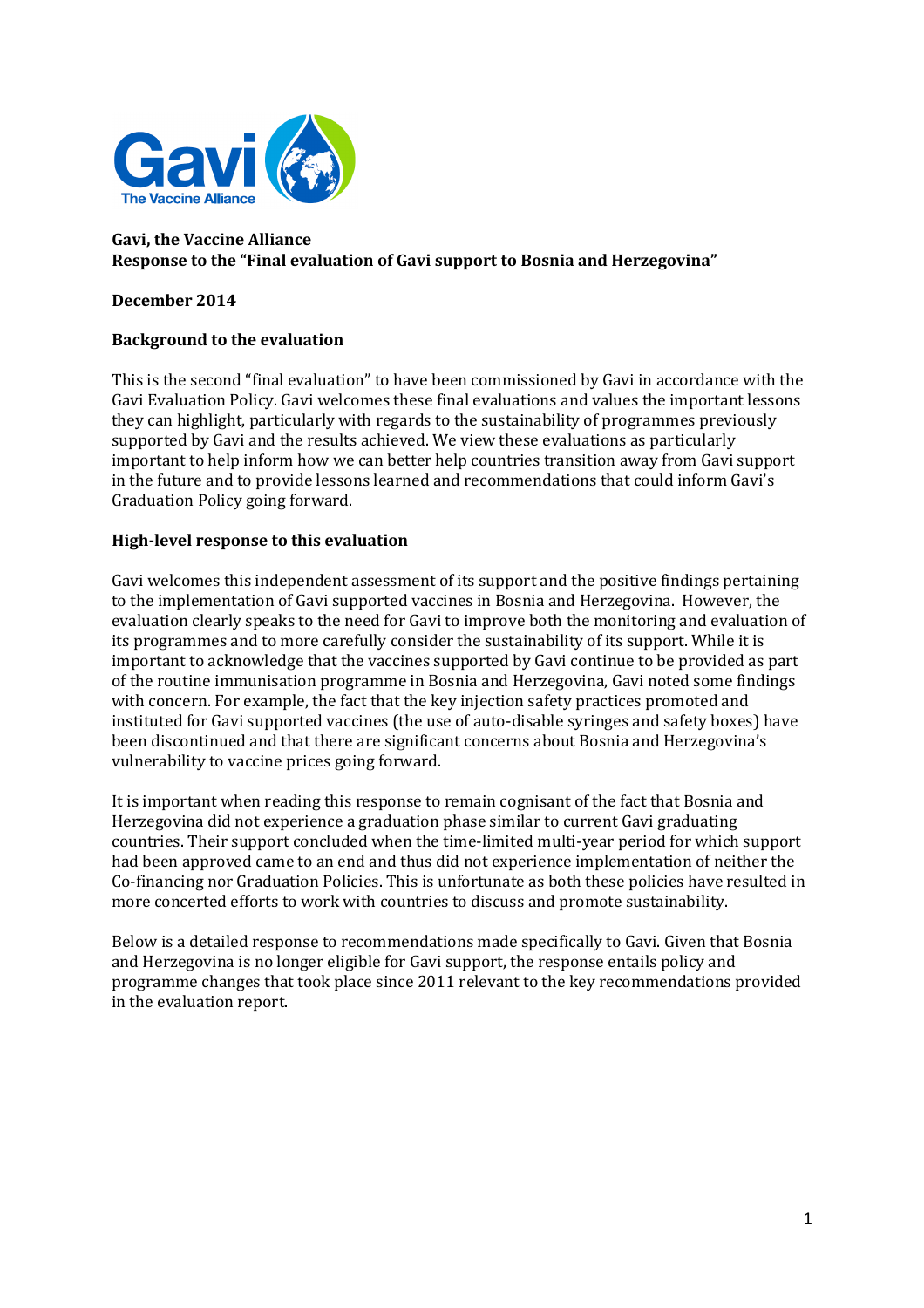| Recommendation |                                                                                                                          | <b>Response</b>                                                                                                                                                                                                                                                                                                                                                                                                                                                                                                                                                                                                                                                                                                                                                                                                                                                                                                                                                                                                                                                                                                                                                                                                                                                                                                                                      |
|----------------|--------------------------------------------------------------------------------------------------------------------------|------------------------------------------------------------------------------------------------------------------------------------------------------------------------------------------------------------------------------------------------------------------------------------------------------------------------------------------------------------------------------------------------------------------------------------------------------------------------------------------------------------------------------------------------------------------------------------------------------------------------------------------------------------------------------------------------------------------------------------------------------------------------------------------------------------------------------------------------------------------------------------------------------------------------------------------------------------------------------------------------------------------------------------------------------------------------------------------------------------------------------------------------------------------------------------------------------------------------------------------------------------------------------------------------------------------------------------------------------|
| 1.             | <b>Enhance country</b><br>coordination<br>mechanisms                                                                     | During the Gavi support BiH utilised a functional ICC for<br>decision making, coordination and oversight of the<br>immunisation program. Since the end of the support this<br>mechanism is not fully functional. As indicated in the report,<br>the country and partners might want to benefit from re-<br>instating the ICC or a similar coordination body focusing on<br>immunisation systems.<br>Gavi continues to heavily rely on both ICC and HSCC (or<br>equivalent) for efficient implementation of immunisation<br>programs, and coordination of activities as well as oversight<br>for Gavi investments. Gavi continues to harness and build<br>capacity of these country mechanisms through its business<br>plan. In the new Gavi strategy 2016-2020 there is special<br>emphasis given to strengthening country coordination and<br>decision making mechanisms, such as ICCs and NITAGs, in an<br>effort to better ensure robust immunisation programme<br>decisions, country ownership and sustainability.<br>Under the current graduation policy, Gavi reviews and<br>includes strengthening of country coordination mechanisms<br>and makes provision for tailored support under the Gavi<br>business plan as well as country specific graduation plans.                                                                               |
| 2.             | <b>Improve monitoring</b><br>and evaluation of Gavi<br>supported national<br>programmes during<br>and after Gavi support | With its 2011-2015 Strategy, Gavi introduced a broader set of<br>programmatic and strategic level indicators to be routinely<br>monitored. In addition, with the introduction of performance-<br>based financing for country grants in 2012, countries are now<br>required to report on six immunisation outcome indicators on<br>an annual basis using a standard M&E framework, which<br>includes indicators on equity.<br>To support improvements to data availability and quality,<br>Gavi has instituted two new requirements for countries<br>applying for all types of Gavi support from 2014. They<br>include: 1) Countries have in place routine mechanisms to<br>independently assess the quality of administrative data and<br>track changes in data quality over time; and 2) High quality<br>and nationally representative household surveys conducted at<br>appropriate frequencies, to independently assess immunisation<br>coverage and equity. For evidence-based improvement strategy,<br>Gavi promotes routine monitoring and evaluation of<br>administrative immunisation data quality and data system via<br>annual desk review using standard monitoring indicators and<br>periodic in-depth assessment (every 5 years) of data reporting<br>system, with improvement plan developed, implemented and<br>monitored every year. |
| 3.             | <b>Increase the</b><br>predictability and<br>sustainability of long-<br>term financing for                               | Since 2011, Gavi's approach to immunisation financing and<br>sustainability evolved and increasingly addressing both<br>financial and programmatic sustainability. In 2012, Gavi<br>introduced graduation assessments which look at regulatory                                                                                                                                                                                                                                                                                                                                                                                                                                                                                                                                                                                                                                                                                                                                                                                                                                                                                                                                                                                                                                                                                                       |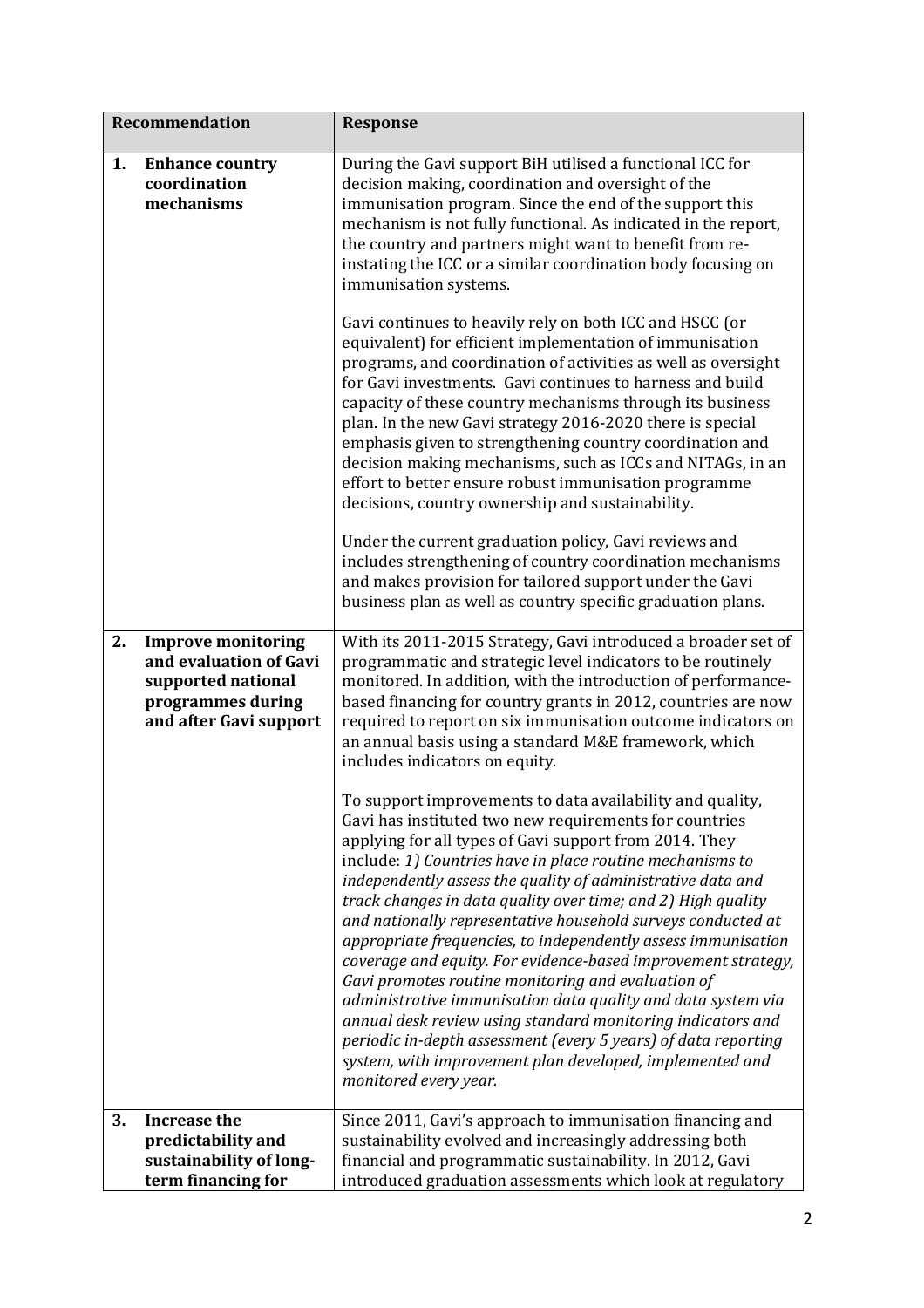|    | national immunisation                                               | issues, price, procurement practices as well budgeting issues                                                                                                                                                                                                                                                                                                                                                                                                                                                                                                                                                                                                                                                                                                                                                    |
|----|---------------------------------------------------------------------|------------------------------------------------------------------------------------------------------------------------------------------------------------------------------------------------------------------------------------------------------------------------------------------------------------------------------------------------------------------------------------------------------------------------------------------------------------------------------------------------------------------------------------------------------------------------------------------------------------------------------------------------------------------------------------------------------------------------------------------------------------------------------------------------------------------|
|    | programmes                                                          | in the countries that are entering graduation. Further to this,<br>graduation grants were approved by the Gavi Board in<br>November 2013 to provide catalytic investments intended to<br>address sustainability risks.                                                                                                                                                                                                                                                                                                                                                                                                                                                                                                                                                                                           |
|    |                                                                     | Graduation grants target the needs highlighted in the<br>graduation assessment and are relatively modest awards<br>(smaller allocations than the current HSS country allocation).<br>These grants will fund interventions that are linked to<br>graduation and aim to deliver "quick wins" to strengthen the<br>capacity of immunisation programmes.                                                                                                                                                                                                                                                                                                                                                                                                                                                             |
|    |                                                                     | Gavi believes it is critical that graduated countries be able to<br>sustain the immunisation programmes begun with Gavi<br>support and continue to introduce new life-saving vaccines.<br>Access to appropriate vaccine prices is recognised as one<br>potential factor that may impact countries' ability to sustain<br>immunisation programmes. The Gavi Board requested the<br>Secretariat to conduct analyses and consultations to develop<br>and propose instruments to support access to affordable<br>prices for all Lower Middle Income Countries (LMICs),<br>including graduated countries and non-Gavi LMICs. This<br>could mean, for example, a pooled procurement mechanism<br>that would bring better pricing. Findings and<br>recommendations will be presented to the Gavi Board in June<br>2015. |
|    |                                                                     | In addition, the Gavi Secretariat is working on revising the<br>Gavi Eligibility, Graduation and Co-financing policies. As<br>these policies are closely inter-linked to each other, the Gavi<br>Board has requested that these three policies be reviewed in<br>light of emerging challenges, lessons learnt and new<br>directions set out in the Gavi Alliance Strategy 2016-2020.<br>The Gavi Secretariat has started a process to conduct a<br>comprehensive review of the Eligibility, Graduation and Co-<br>financing policies, informed by a number of inputs including<br>consultations with relevant stakeholders in the Alliance and<br>relevant experts. The consultations are a key component of<br>the policy review which will result in recommendations to the<br>Gavi Board in June 2015.        |
| 4. | <b>Assist countries to</b><br>make efficient<br>procurement choices | Gavi made improvements over the years on vaccine<br>procurement processes and brought transparency to pricing<br>for vaccines procured by Gavi. The vaccine products and<br>presentation options along with projected prices are provided<br>to countries in various tools and partner agencies throughout<br>the support period.                                                                                                                                                                                                                                                                                                                                                                                                                                                                                |
|    |                                                                     | Under the Gavi business plan the countries do receive training<br>to better understand vaccine manufacturing to have better<br>understanding on how vaccine market operates and its<br>dynamics. The Gavi business plan includes further support to<br>country coordinating mechanisms such as NITAGs to make                                                                                                                                                                                                                                                                                                                                                                                                                                                                                                    |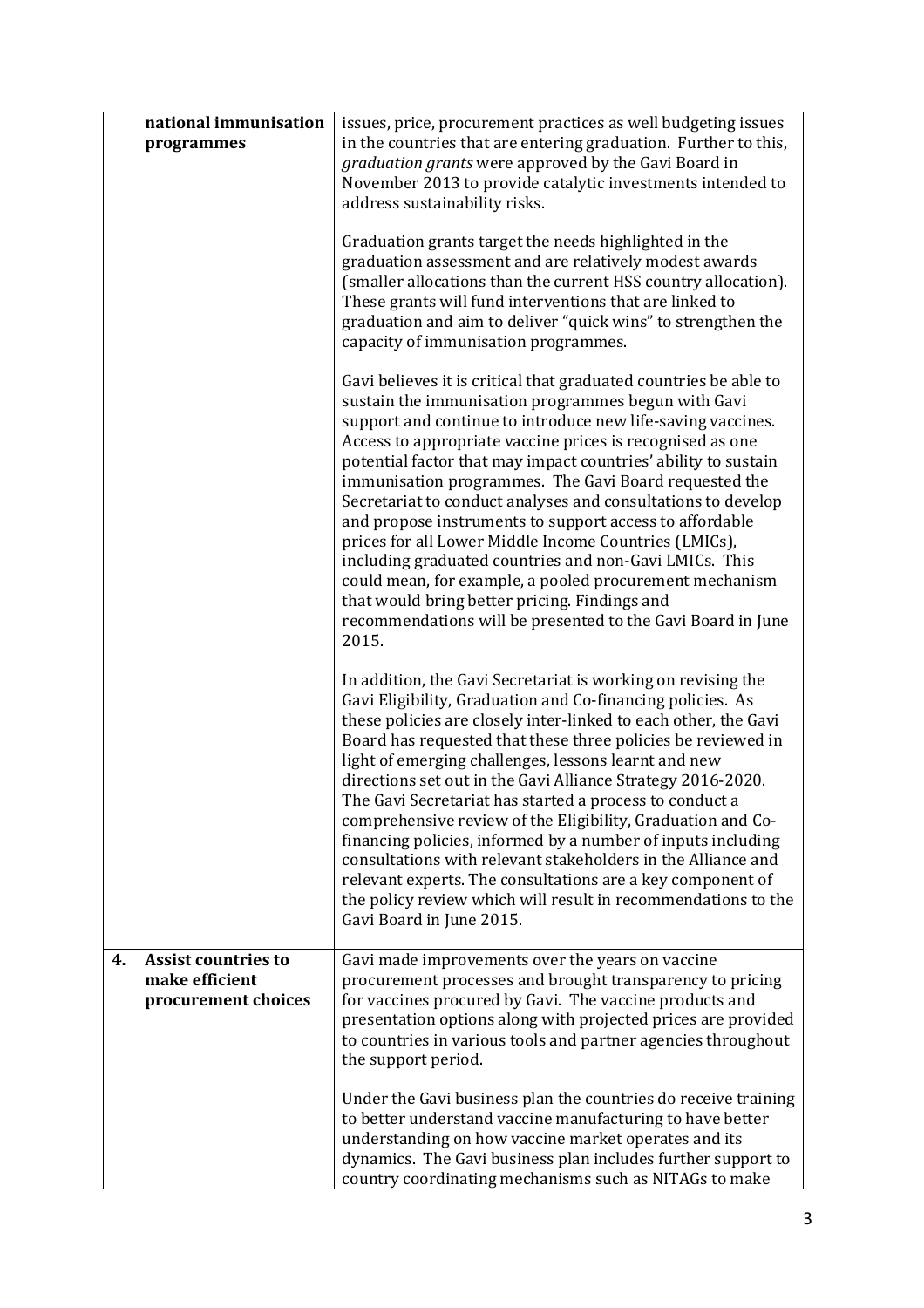| evidence based program decisions, NRAs to implement<br>improved and efficient licencing and registration processes<br>which are important elements for vaccine procurement.                                                                                                                                                                                                                                                                                                                                                                                                                                                                                                                                                                                                                                                                                                                                                                         |
|-----------------------------------------------------------------------------------------------------------------------------------------------------------------------------------------------------------------------------------------------------------------------------------------------------------------------------------------------------------------------------------------------------------------------------------------------------------------------------------------------------------------------------------------------------------------------------------------------------------------------------------------------------------------------------------------------------------------------------------------------------------------------------------------------------------------------------------------------------------------------------------------------------------------------------------------------------|
| For graduating countries, graduation assessments and<br>subsequent plans provide further support to enhance the<br>country procurement processes including assistance for<br>legislative changes to vaccine procurement and tendering.                                                                                                                                                                                                                                                                                                                                                                                                                                                                                                                                                                                                                                                                                                              |
| The 2016-2020 Strategy will continue and strengthen Gavi's<br>focus on sustainability. The three objectives of Gavi's Strategic<br>Goal 3 moving forward will be the following:                                                                                                                                                                                                                                                                                                                                                                                                                                                                                                                                                                                                                                                                                                                                                                     |
| Enhance national and sub-national political commitment to<br><i>immunisation</i> : Political commitment is critical to ensure<br>sustainability of immunisation programmes, not only<br>government budget allocations but also with regards to<br>sustainable performance of immunisation programmes in<br>terms of coverage and equity. This will require<br>engagement with country decision-makers, including<br>Ministers of Health, Ministers of Finance,<br>parliamentarians and heads of states, such that<br>immunisation is firmly represented in the national<br>political agenda. This will be done through advocacy at all<br>levels, including close engagement of local communities<br>and civil society organisations.                                                                                                                                                                                                               |
| Ensure appropriate allocation and management of national<br>human and financial resources to immunisation through<br>legislative and budgetary means: The Gavi co-financing<br>policy will continue to require countries to contribute<br>financially to the cost of the vaccines that the Gavi<br>Alliance supports, with a holistic view to all national<br>investments in immunisation, including co-financing as<br>well as funding for vaccines not supported by the Alliance.<br>The Alliance will also support countries during the<br>graduation phase, to ensure that they allocate enough<br>resources to meet and sustain the full Gavi price of the<br>vaccines and the other costs related to immunisation<br>programmes when Gavi support ends. This could include<br>advocacy towards increasing the share of the national<br>budget dedicated to health, consistent for example with<br>the Abuja declaration by African countries. |
| Prepare countries to sustain performance in immunisation<br>beyond graduation: Based on the Board's guidance to<br>revisit "exit criteria" and to consider tailored engagement<br>with graduating countries, the new graduation approach<br>will be designed to maximise the potential for countries to                                                                                                                                                                                                                                                                                                                                                                                                                                                                                                                                                                                                                                             |